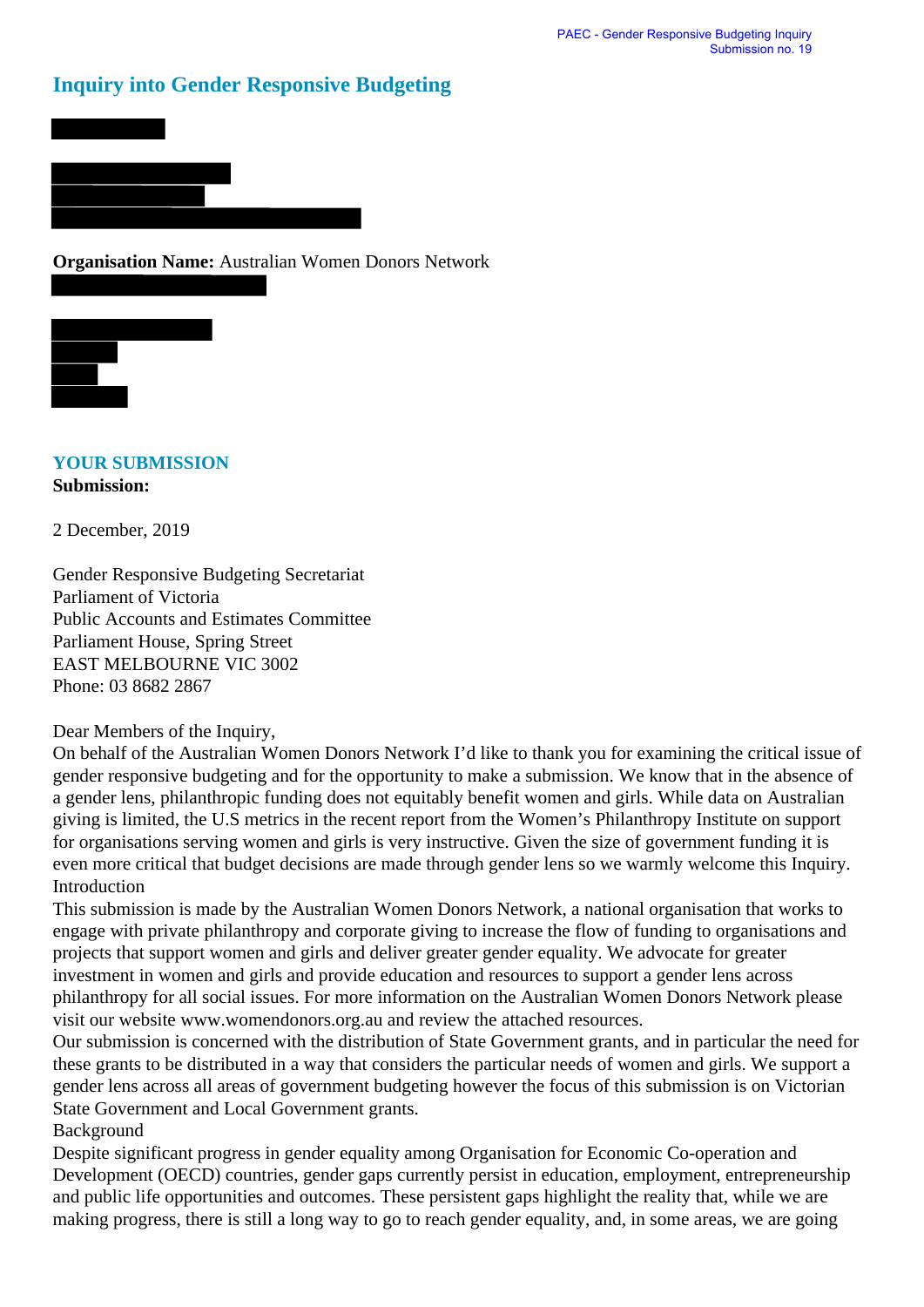### backwards (OECD, 2019).

We are proud that both the Federal Government and the Victorian State Government in Australia implemented gender responsive budgeting in the 1980's, making Australia the first country in the world to consider gender in the national budget. Since 2018, 17 OECD countries including Mexico, Chile, Korea, Italy have introduced gender budgeting with France and Turkey planning to introduce it shortly (OECD, 2019).

The current Victorian State Government has made a significant and commendable commitment to combat Domestic Violence with its Family Violence Rolling Action Plan 2017-2020 and we would like to see this government continue to lead the way in the push towards gender equality by further deepening and broadening the way gender is considered in the budget.

Gender Responsive Budgeting

Gender Responsive Budgeting is one of the focus areas for UN Women and, as they state on their website: "Gender-responsive budgeting is not about creating separate budgets for women, or solely increasing spending on women's programs. Rather, gender-responsive budgeting seeks to ensure that the collection and allocation of public resources is carried out in ways that are effective and contribute to advancing gender equality and women's empowerment" (UN Women, 2019)

The need for gender responsive budgeting is clear, as funding decisions made without a gender lens underserve women and girls, and this counts as much for state and federal budgets as it does private and corporate philanthropy – which is our area of expertise (Capek, M.E.S., Mead, M 2006).

The results of research conducted by Coleman (2002) demonstrate that the design of societal structures inherently masculine and most areas of decision making are affected by the male default and unconscious bias that favours men at the expense of women. While not necessarily deliberately designed in this way, for historical and social reasons our systems and processes are inadvertently set up to privilege the needs of men.

Evidence has shown that the distribution of philanthropic contributions in corporate settings is often based on the personal values of managers and decision makers rather than being informed by an objective analysis of social needs (Werbel and Carter 2002). Without a strategy that explicitly deals with gender and other unconscious biases, government budgetary decisions and grant-making has the potential to be influenced by the same gender bias and unconscious biases as any other grant- making organisation.

Deepening Gender Responsive Budgeting through grant making.

The first step to addressing a problem like this is to measure it. We have been successful in recent years in engaging with both SmartyGrants and Blackbaud, who produce and maintain grant making software, to include or commit to including questions around gender as standard in their applications and recommend that the State Government implement similar measures.

We believe that how decisions are made about distributing these grants, including which organisations are funded and who those organisations are planning to support, needs to be made public and the relevant data disaggregated by gender.

There are broadly five parts of the grant making process that could be hiding gender bias:

1. Granting Purpose: What is the grant for? Who is it designed to primarily benefit?

2. Grant Advertising: in terms of the language used as well as where and how they are advertised.

3. The application form and process itself - how hard/easy is it to fill out, how long is it, what kinds of questions are asked and how are they asked.

4. The decision-making process: Who makes the decision? Are there criteria? What are they? Is there a policy for how these decisions are made? Who wrote the policy? Has it been evaluated for gender bias? 5. The impact evaluation process needs to report on outcomes by gender or can imply that women were equally served even where this is not the case..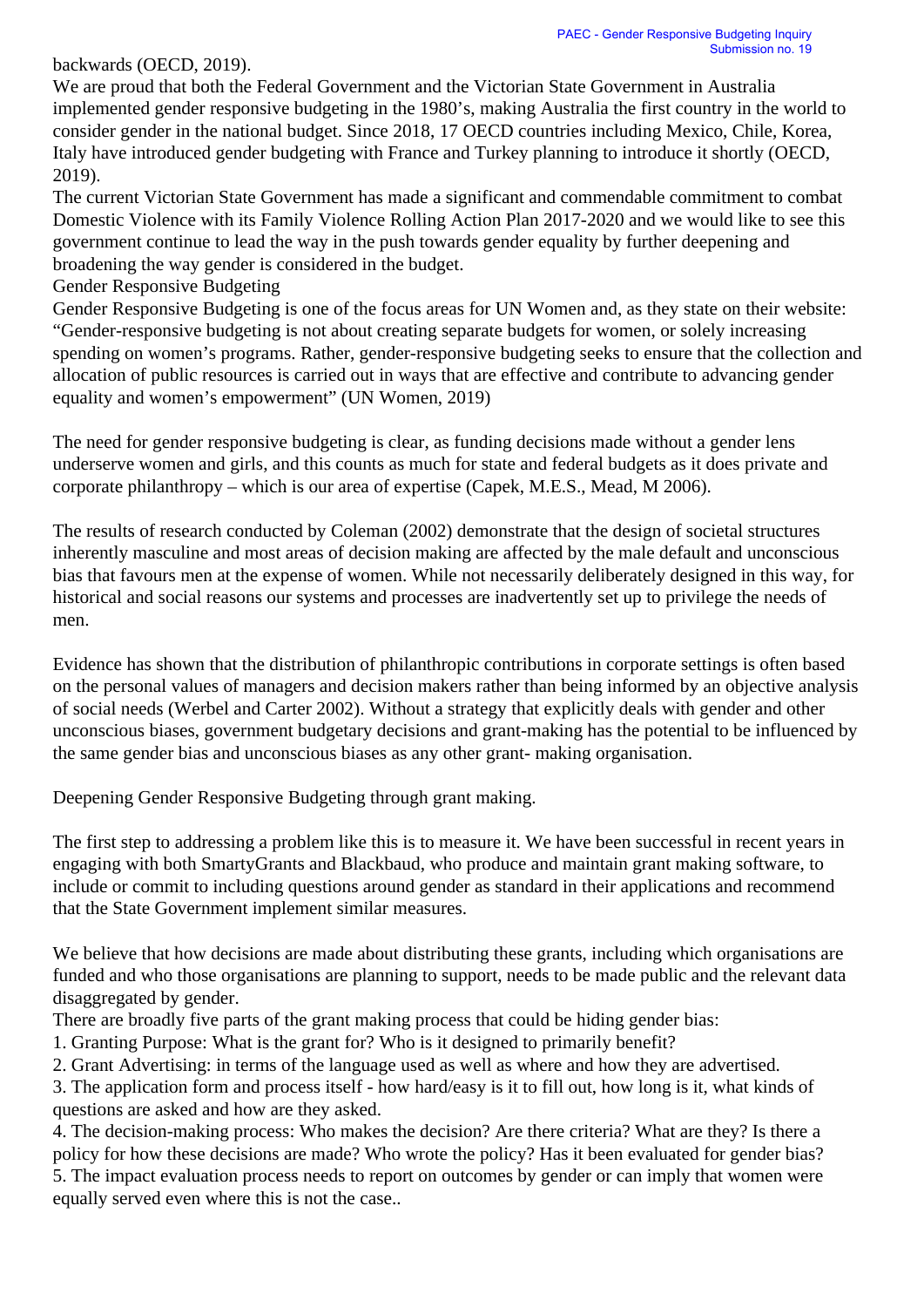Recommendations:

That the State Government:

1. implements a gender lens across all budgeting and grant-making processes.

2. establishes a central reporting system for state government grant-making across all departments to include specific measures capturing whether the grant will primarily benefit men and boys, women and girls or all genders.

3. determines whether there are hidden gender biases in established grant-making processes, i.e. the way grants are advertised, where they are advertised, the language used and the way the application forms are designed.

4. ensures decision makers are made aware of the potential for unconscious bias in grant-making and ensures policies be put in place, and training provided, to mitigate this risk.

5. advocates for other government bodies to adopt this approach: already leading in many areas, we believe that the Victorian State Government is well placed to champion this deepening of Gender Responsive Budgeting and respectfully request that they advocate to other State Governments and our National Government to follow suit.

We also refer to articles linked below from the Economist and from Business Insider which strongly endorse the need to adopt gender budgeting.

References:

Capek, M.E.S., Mead, M 2006 'Effective philanthropy: organisational success through deep diversity and gender equality', The MIT Press, Cambridge Massachusetts.

Coleman, G 2002, 'Gender, power and post-structuralism in corporate citizenship: a personal perspective on theory and change', The Journal of Corporate Citizenship, pp. 17-21.

OECD.org. (2019). Oecd.org. [online] Available at: https://www.oecd.org/gender/Gender-Budgeting-in-OECD-countries.pdf [Accessed 27 Nov. 2019].

OECD.org. (2019). Gender budgeting - OECD. [online] Available at: http://www.oecd.org/gov/budgeting/gender-budgeting.htm [Accessed 27 Nov. 2019].

unwomen.org.au. (2019). UNWomen. [online] Available at: https://unwomen.org.au/our-work/focusareas/what-is-gender-responsive-budgeting/ [Accessed 27 Nov. 2019].

Whiteman, R. 2019, "Let's balance the books on gender", Public Finance, , no. 1, pp. 42. Check this for the recommendations: https://www.unisa.edu.au/siteassets/episerver-6 files/global/eass/hri/grb\_papers\_australia\_comm-sec-updf\_final-copy-.pdf A sample of other relevant references: https://www.economist.com/leaders/2017/02/23/why-governments-should-introduce-gender-budgeting

https://www.businessinsider.com.au/economic-policy-ignores-women-basic-theories-men-gender-bias-2019- 11?r=US&IR=T

https://www.vic.gov.au/sites/default/files/2019-07/Ending-Family-Violence-10-Year-Plan.pdf

https://philanthropy.iupui.edu/institutes/womens-philanthropy-institute/newest-report/index.html